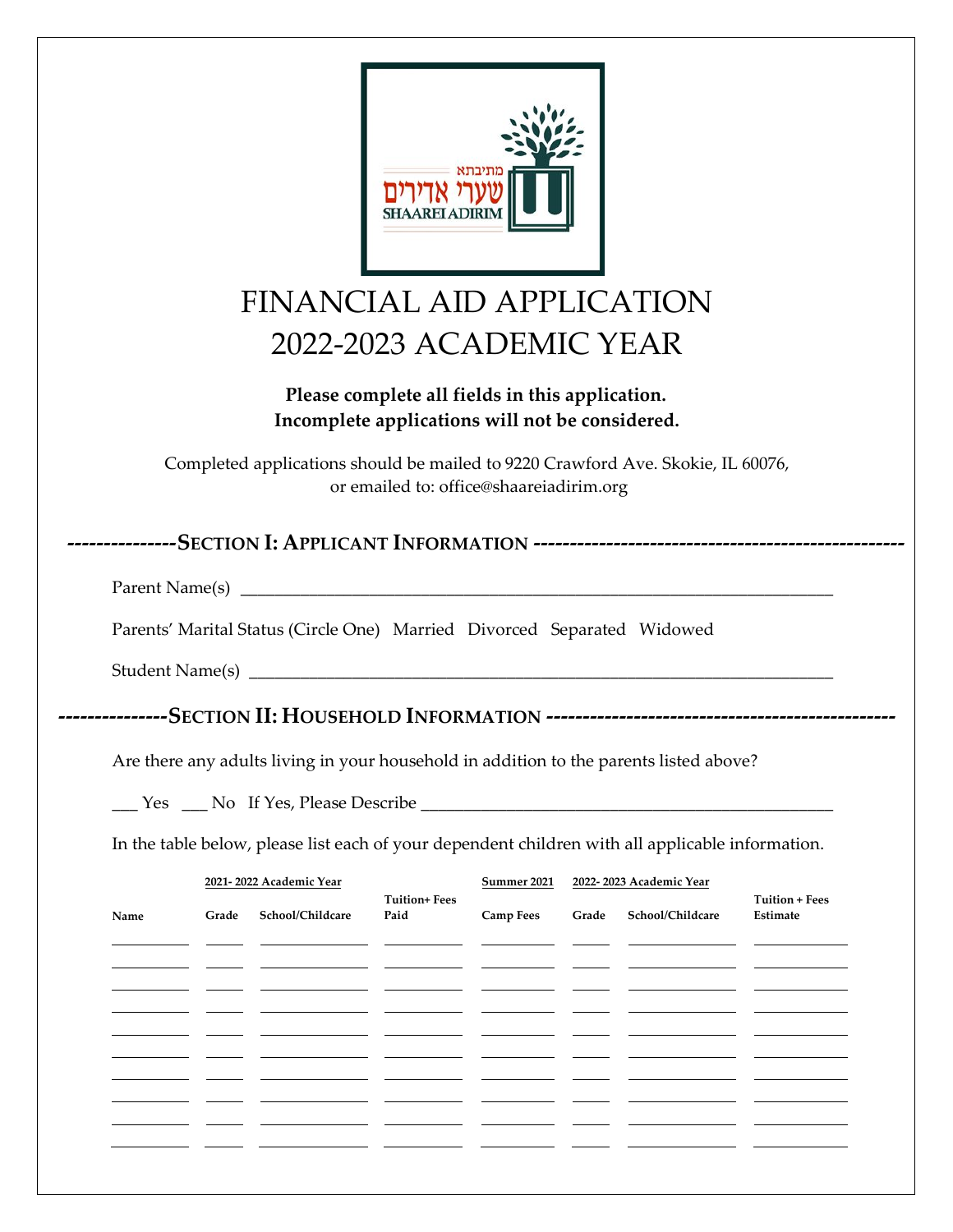|                                                                                                                                                                                                                                                                                                                                             | Please list the year, make and model, and ownership status for all of your household's vehicles.                                                                                     |
|---------------------------------------------------------------------------------------------------------------------------------------------------------------------------------------------------------------------------------------------------------------------------------------------------------------------------------------------|--------------------------------------------------------------------------------------------------------------------------------------------------------------------------------------|
|                                                                                                                                                                                                                                                                                                                                             |                                                                                                                                                                                      |
| <b>FATHER</b>                                                                                                                                                                                                                                                                                                                               |                                                                                                                                                                                      |
| Please indicate employment status. (Circle One)                                                                                                                                                                                                                                                                                             |                                                                                                                                                                                      |
| Full-Time                                                                                                                                                                                                                                                                                                                                   | Part-Time Self-Employed Unemployed Other ____________                                                                                                                                |
|                                                                                                                                                                                                                                                                                                                                             |                                                                                                                                                                                      |
| In the table below, please give a brief description and the total for your 2021<br>income in each category, as applicable.                                                                                                                                                                                                                  |                                                                                                                                                                                      |
| Gross Income from W2, 1099<br>Retirement Benefits (401k, IRA, Etc)<br>Healthcare and/or All Other Benefits<br>Parsonage, Fellowship, Etc                                                                                                                                                                                                    | <u> 1980 - Jan Samuel Barbara, margaret eta biztanleria (h. 1908).</u><br><u> 1990 - Jan James Sandarík (f. 1980)</u><br><u> 1989 - Johann John Stone, markin fizikar (h. 1989).</u> |
| <b>MOTHER</b>                                                                                                                                                                                                                                                                                                                               |                                                                                                                                                                                      |
| Please indicate employment status. (Circle One)                                                                                                                                                                                                                                                                                             |                                                                                                                                                                                      |
| Full-Time                                                                                                                                                                                                                                                                                                                                   | Part-Time Self-Employed Unemployed Other                                                                                                                                             |
| Occupation_<br>______ Employer                                                                                                                                                                                                                                                                                                              |                                                                                                                                                                                      |
| In the table below, please give a brief description and the total for your 2021<br>income in each category, as applicable.<br>Gross Income from W2, 1099<br>Retirement Benefits (401k, IRA, Etc)                                                                                                                                            |                                                                                                                                                                                      |
| Healthcare and/or All Other Benefits                                                                                                                                                                                                                                                                                                        | <u> 1989 - Johann Barn, mars et al. (b. 1989)</u>                                                                                                                                    |
|                                                                                                                                                                                                                                                                                                                                             |                                                                                                                                                                                      |
|                                                                                                                                                                                                                                                                                                                                             |                                                                                                                                                                                      |
|                                                                                                                                                                                                                                                                                                                                             |                                                                                                                                                                                      |
| Parsonage, Fellowship, Etc<br><b>OTHER INCOME</b><br>In the table below, please give a brief description and the total for your 2021<br>income in each category, as applicable.<br><b>Business Income</b><br><b>Family Assistance</b><br>Government Assistance (e.g. SNAP)<br>Expenses Paid by 3rd Party (e.g. Tuition)<br>All Other Income | <u> 1989 - Johann Barn, mars eta biztanleria (h. 1989).</u><br><u> 1989 - Johann Barn, mars ann an t-Amhain Aonaich an t-Aonaich an t-Aonaich ann an t-Aonaich ann an t-Aonaich</u>  |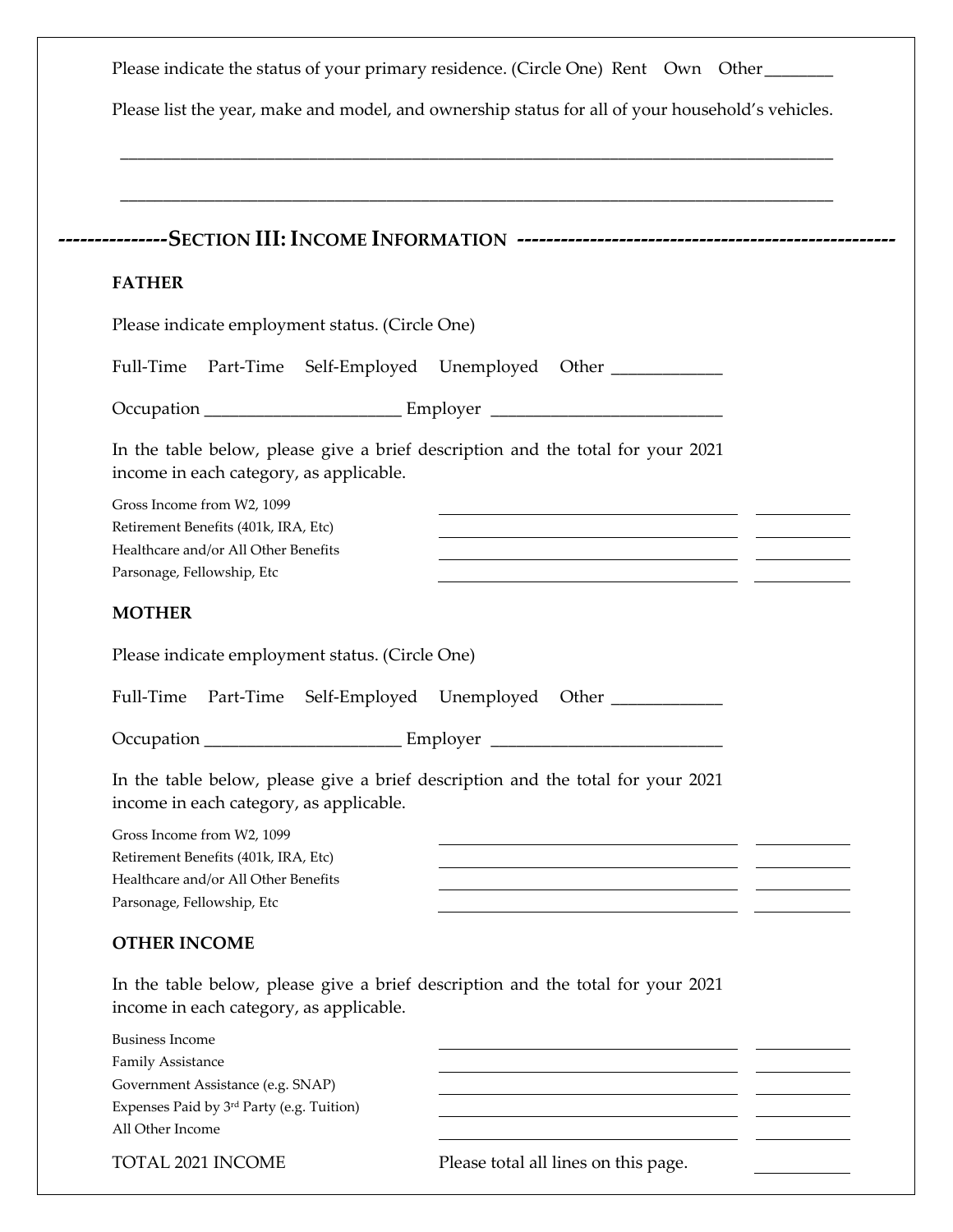| you own in each category, as applicable.                                                                                    | In the table below, please give a brief description and the total value for assets |
|-----------------------------------------------------------------------------------------------------------------------------|------------------------------------------------------------------------------------|
| Primary Residence<br>Summer Residence                                                                                       |                                                                                    |
| Other Properties                                                                                                            |                                                                                    |
| <b>Checking Accounts</b>                                                                                                    |                                                                                    |
| Savings Accounts<br><b>Investment Accounts</b>                                                                              |                                                                                    |
| <b>Retirement Accounts</b>                                                                                                  |                                                                                    |
| <b>Businesses</b><br>Vehicles                                                                                               |                                                                                    |
| Other Assets                                                                                                                |                                                                                    |
| <b>TOTAL ASSETS VALUE</b>                                                                                                   | Please total all lines in this table.                                              |
|                                                                                                                             |                                                                                    |
| expenses in each category, as applicable.<br>Rent/Mortgage, Home Insurance<br>Home Equity Loan Payments<br>Vehicle Payments | In the table below, please give a brief description and the total monthly cost for |
| <b>Student Loan Payments</b>                                                                                                | <u> 1989 - Johann Barn, mars et al. (b. 1989)</u>                                  |
| Medical Insurance Premiums<br>Dental/Other Insurance Premiums                                                               |                                                                                    |
| Other Loan Payments                                                                                                         |                                                                                    |
| Other Monthly Expenses                                                                                                      | <u> 1989 - Johann Barn, fransk politik (d. 1989)</u>                               |
| TOTAL MONTHLY EXPENSES                                                                                                      | Please total all lines in this table.                                              |
| Do you have any significant expenses which are not included above?                                                          |                                                                                    |